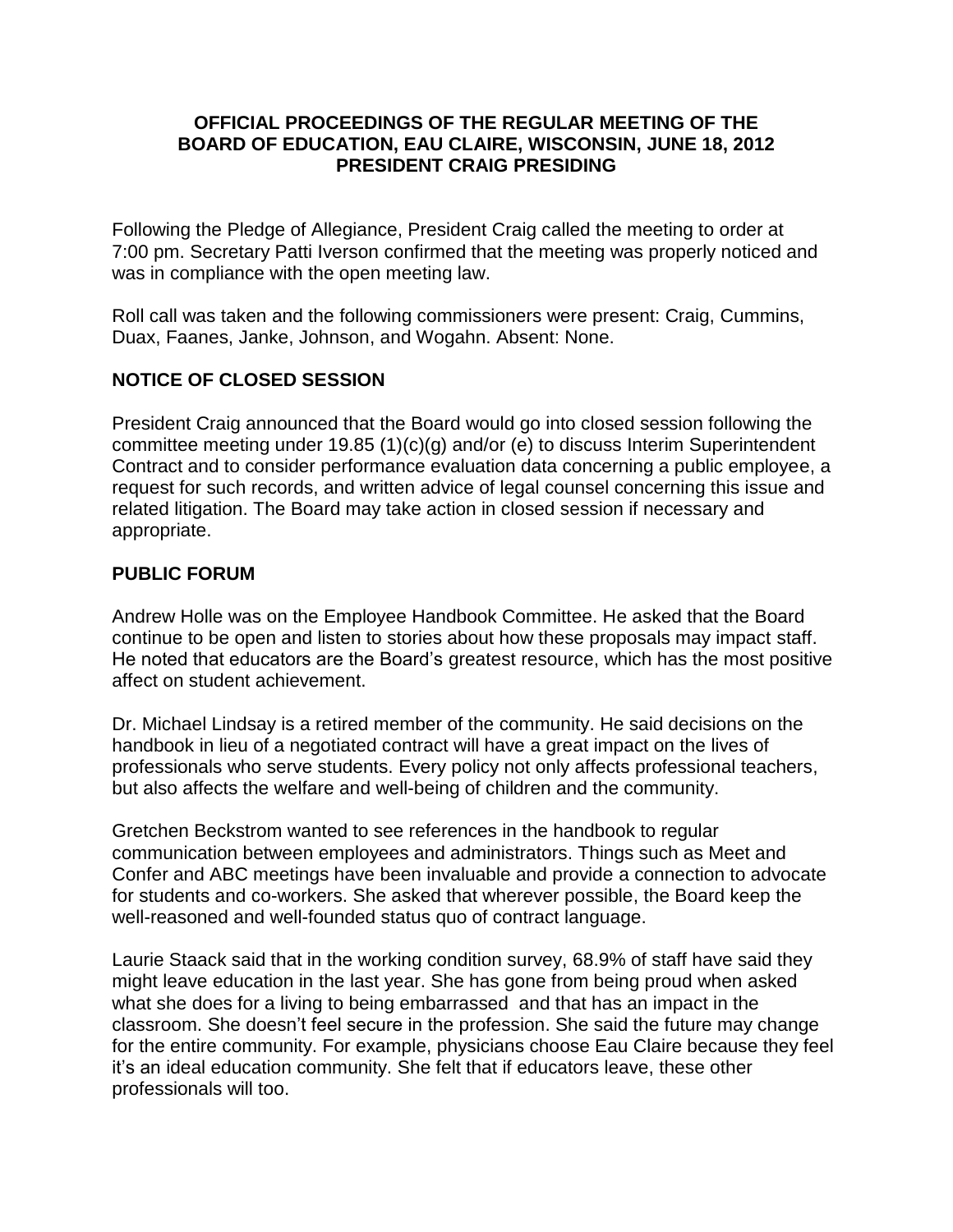Amy Carlson Sather and Joanie Heacox said the Board has been outstanding in its ability to listen to concerns. They were concerned about the definition of full time employees and assignable time. They said teachers use their professional judgment about the time that best meets the needs of students. In the working conditions survey, the vast majority of staff said they work more than 8 hours a day and go above and beyond what is expected. They asked the Board to allow certified staff to work with administration to allow flexible time rather than assigning time.

Galen and Kit Schiefelbein spoke about the minimization of seniority. They felt that removing seniority and basing employment on subjective performance creates bias and may diminish the learning environment. They requested that the existing system remain in place in the interim.

Michelle Peplinski said that in the employee survey, 82.5% of those surveyed have said the morale has gotten worse. The handbook gives the District the right to revoke, modify, suspend, terminate or change policy and procedures in whole or in part at any time. She said the current language creates a sense of anxiety and instability that will not improve staff morale. The instability connected to the ability to modify handbook contents at any time is concerning.

Mark Vaughn said he has had a contract which provided fairness and has worked hard to interact professionally with students, parents, staff and the community. That diligence has been rewarded by being treated in a fair manner. He was afraid the handbook would not infuse the same balance and compromise.

Support Staff President Julie Lowy said that many members of her group take home very little money and some take benefits and owe the district at the end of the week. The decision to eliminate vacation for ten month employees will cause some members of this group to take a big hit monetarily. Many don't take vacation and choose to be paid out for it because they need the pay. She asked that a committee similar to the insurance committee be formed to review this issue.

ECAE President Ron Martin felt there must be an opportunity to grieve the process in place, whether for working conditions, involuntary transfers or termination. The process in the past was fair and allowed all voices to be heard. In the current contract there was a grievance process to allow involuntary transfers to be appealed. He asked that the Board continue that agreement and amend the handbook language to allow for this. He asked that just cause be allowed to be applied.

Pam Campbell was concerned about changing pay periods for school year employees. She had many questions about how deductions would be handled. She said another issue dealt with elimination of vacation for school year classified staff. She felt the members should be compensated for vacation time they are losing. The proposal would create monetary inequity among employees that have the same job title and wage scale because some get benefits and others don't. She said this was the only group taking a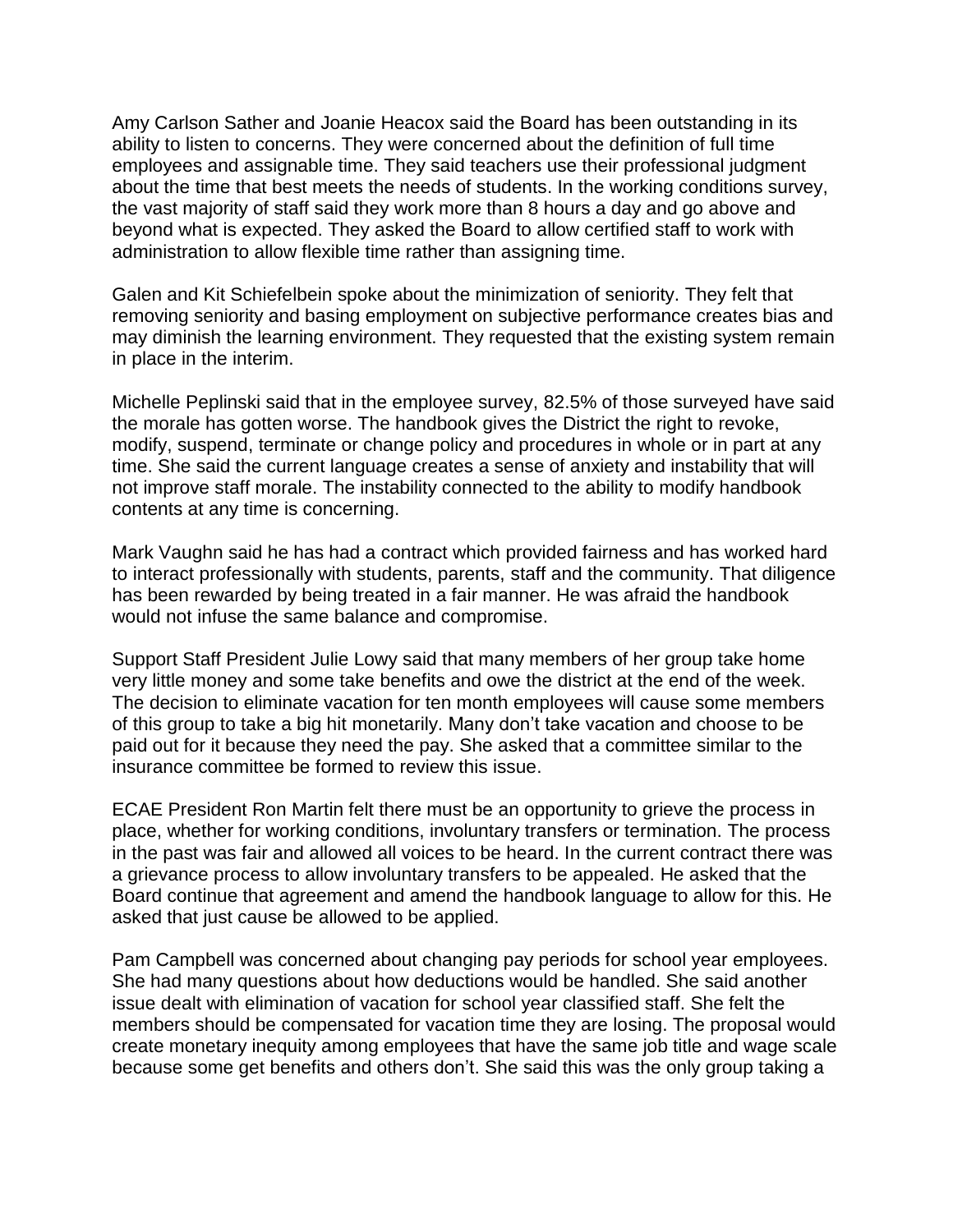financial hit. She also asked for a clarification in years of service towards vacation if you transfer from a ten month to a twelve month position.

Nathan Nybroten was concerned about the language of management rights.

Before Paul Steffens became a teacher he worked for a large publisher as a sales manager. When he made the transition, he had no idea how difficult it would be and the time he had to put in to be successful as a teacher. He feels there is a subtle but declining level in motivation. He said that an employee's morale relates to employee effectiveness and success, which is linked to student achievement. He was concerned about removing 'just cause' language.

Jolene Voltz was concerned about support staff losing vacation time and the ability to cash out unused vacation. She said these positions have low pay and are very demanding with the unique special needs of students. She said they have traded lower salary for vacation time. She felt people wouldn't stay in these SEA positions if these benefits are taken away.

Carolyn Carlson felt that times are changing and status quo is a 'no go.' She felt that tenure is outdated. She believes the Board must have courage to confront poor performance. She said the Board and staff should work together to make schools a more valuable education experience.

Cathy Anderson felt the language of the handbook was not written in a positive tenet and that some language is inflammatory. She felt that happy employees make for better employees, and that there is a way to phrase things to get to the heart of what is needed without causing staff to feel less than what they are. She doesn't want the District to lose the quality of its applicants. She encouraged the Board to relook at things like changing the pay periods for school year employees.

James Martin asked the Board to reflect on these questions: What is the real problem and why does it need to be changed in the way it's being changed? Why are changes so critical and must be made as opposed to discussed and worked through? He said as the Board considers the modification process, seniority, management rights, assignable time, attendance on weather days, or removing vacation it should ask 'Does this need to be done?' He said the Board should consider solutions and ideas that can be applied across all employee groups with protections and assurances brought to everyone. Staff working in a collaborative environment will work harder, better, and longer. He said Eau Claire has been made a destination district but wondered if the Board will maintain it as a destination district for staff. He said he looks forward to continuing collaborative conversations and the collective interest of employees and management.

## **BOARD/ADMINISTRATIVE REPORTS**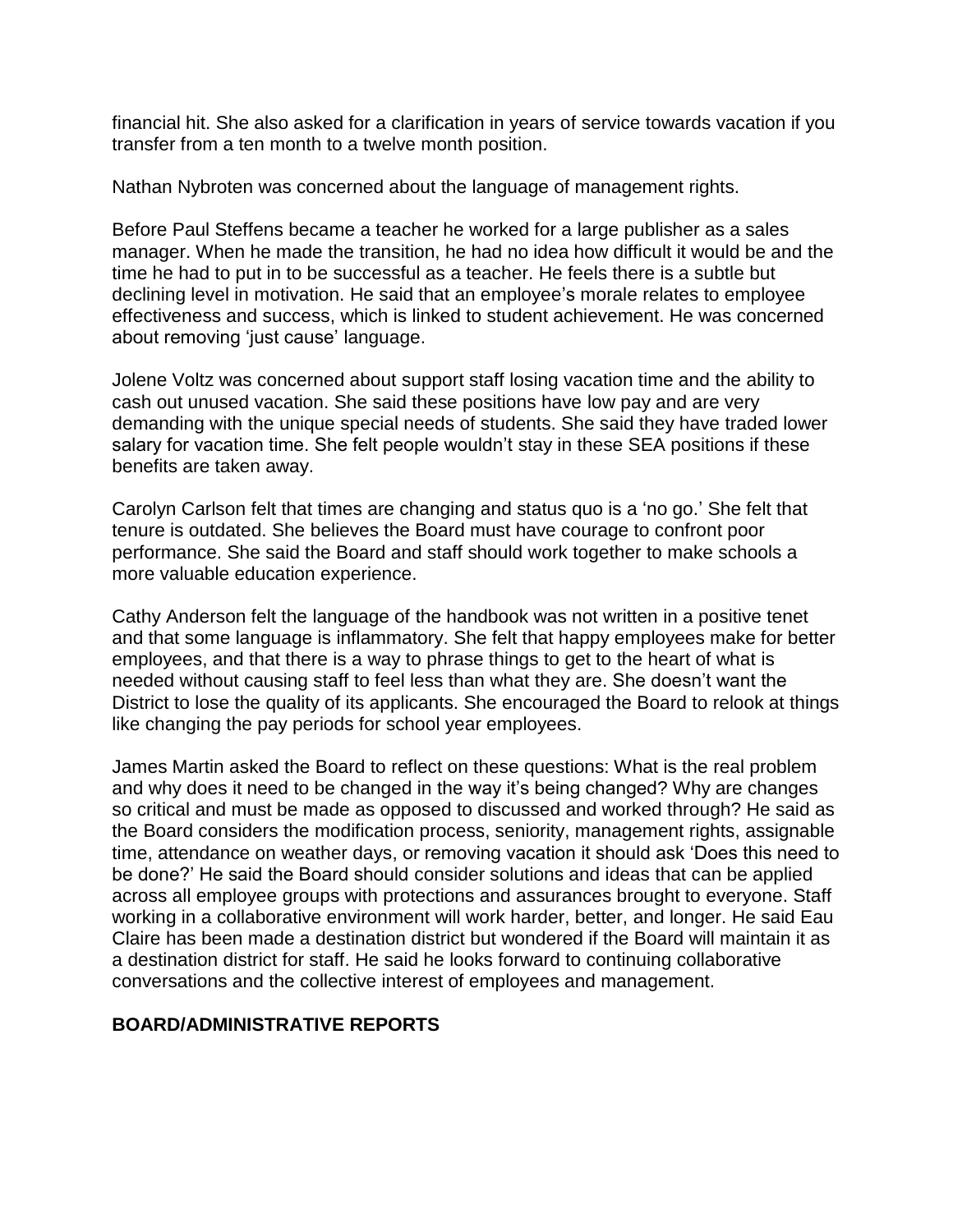## Superintendent's Report

Superintendent Heilmann shared updated pictures from all four referendum projects.

Several students participated in the Northwestern University Midwest talent search and there were four who finished in the top percentage of students in the nation at grade level for those taking the ACT and Explore tests.

Dr. Heilmann said his last day of work will be June 21<sup>st</sup> and Interim Superintendent Terry Sheridan will take over on June 25<sup>th</sup>. He thanked the high-quality professionals and para-professionals who serve the students and families of our community. The Board thanked Dr. Heilmann for his service.

## Communication to Superintendent/Board President

President Craig shared a letter written by a grandparent who expressed her praise and thanks for the efforts of the staff at Putnam Heights to help her grandson succeed. She also thanked the Board for its work.

President Craig said she received correspondence from the Montessori Charter Board regarding the extension of its contract. This will be addressed at the next Board meeting.

President Craig acknowledged the correspondence received from staff and community members with regards to the Employee Handbook.

## **Other Reports**

## *Policy and Governance Committee*

The committee has done a preliminary investigation of the development of a policy that will address how the Employee Handbook will be implemented and updated. This will be brought to the Board for future discussion. There were several policies and rules that have been identified as being outdated or not aligned with the handbook and those will also be reviewed.

## *Budget Development Committee*

There was no report given.

## **CONSENT RESOLUTION AGENDA**

Board members asked to pull Resolution 7 from the consent agenda.

Com. Wogahn moved, seconded by Com. Cummins, to approve the consent resolution agenda consisting of the following items:

The minutes of Board meeting of June 4, 2012 as mailed.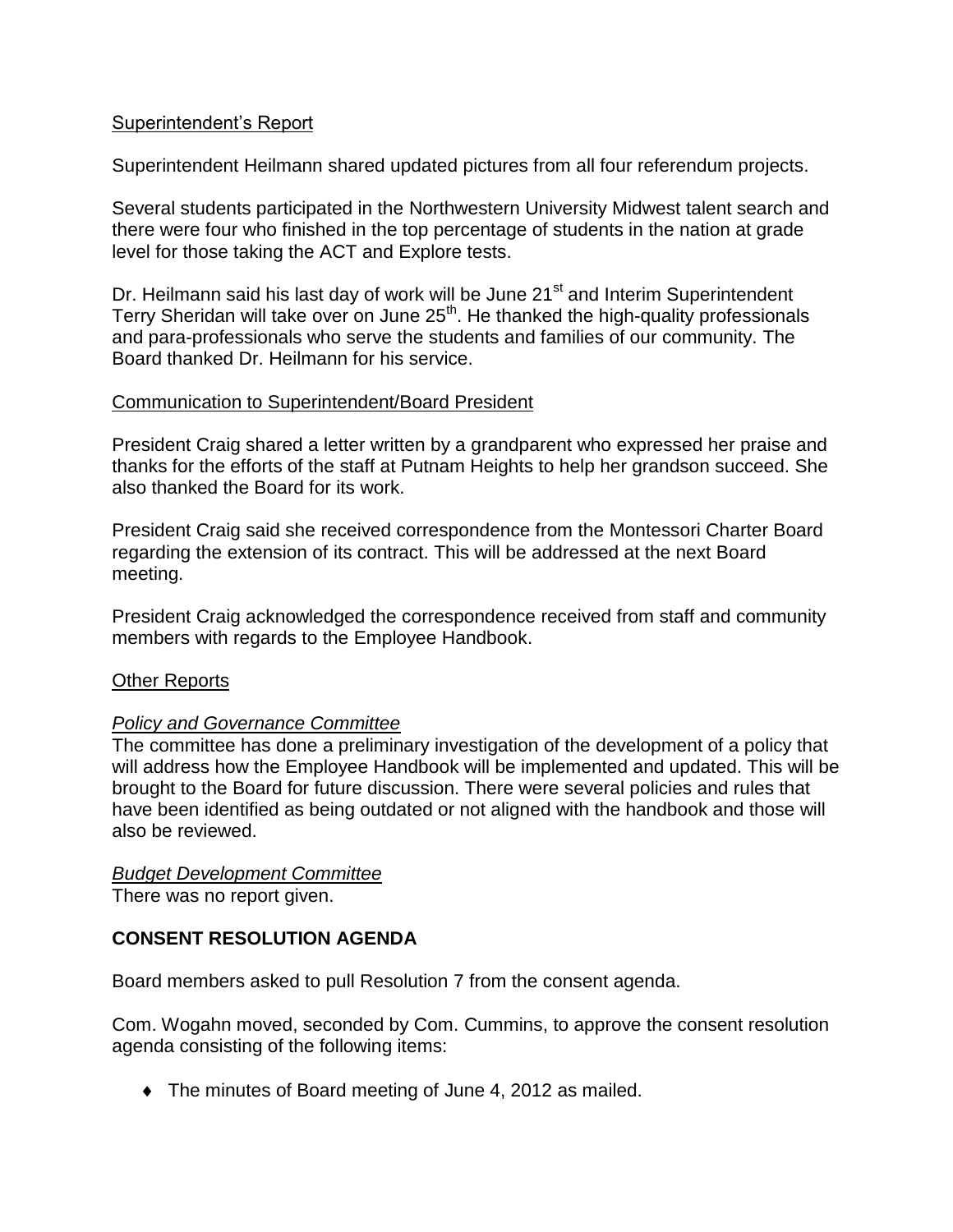- The minutes of closed session of June 4, 2012, as mailed.
- The financial report as presented.
- The budget adjustments as presented.
- The gifts in the amount of \$9,416.52 for the period May 1, 2012, through May 31, 2012, as presented.
- The matters of employment of June 18, 2012, as presented.
- Changes to Individual Administrative Contracts and the ECAA Agreement
- ◆ Amend 2012-2014 ECAA Individual Administrator Contracts
- ◆ Amendment to ECASD Policy 365 Internet Safety Policy CIPA Compliant

Consent resolution agenda items approved by unanimous roll call vote.

## **INDIVIDUALLY CONSIDERED RESOLUTIONS**

#### Resolution #7 – Employee Handbook as Presented, Previously Discussed and Modified

Com. Wogahn moved, seconded by Com. Faanes to adopt the Employee Handbook (EH) as presented. (This motion was eventually withdrawn and items were voted on by sections.)

Com. Cummins moved, seconded by Com. Johnson, to suspend rules to allow discussion on topics from the audience that provide new information or ask for clarification. Carried by the following roll call vote: Ayes: Craig, Cummins, Duax, Faanes, Janke, Johnson and Wogahn. Nay: Duax.

Executive Director of Human Resources Kay Marks reviewed several modifications that were made from the administration's original proposal on June 4, 2012 with regard to extended sick leave, longevity, childrearing and grievance procedures based on feedback from Board members and discussions with members of various employee groups.

- Extended Sick Leave--The district-wide sick leave donation bank will be reviewed as a committee item.
- Longevity—No language will be included in the EH related to longevity until a discussion takes place with employee groups. The intent would be to bring something to the Board in July 2012.
- Childrearing—The original collective bargaining language for certified and classified employees was added into the EH.
- Grievance There was not time to put together the information the Board was looking for with regards to working conditions. It was recognized that the Board wanted administration to have discussions with employee groups to create something that is workable.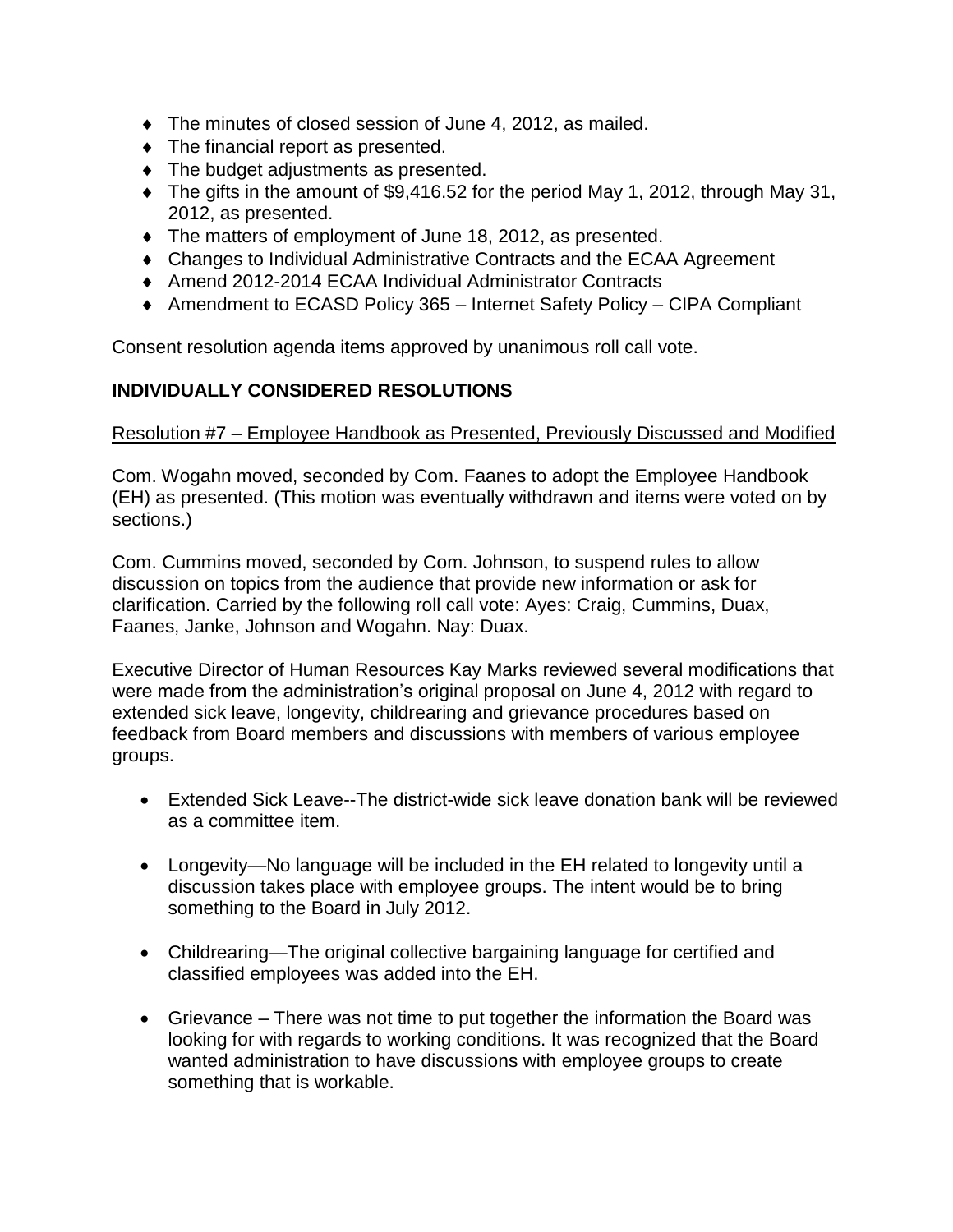The Board talked about its legal responsibility for the Employee Handbook and what must be approved before July 1<sup>st</sup>. It was noted that current practice would continue on issues that are not resolved until such time they can be discussed again.

# **PART I**

Ms. Marks shared a document entitled, "Modifications to the Proposed Employee Handbook." (See attached) She reviewed the 11 suggested modifications for Part I and the Board was in agreement with those.

The Board agreed to keep longevity language in place for the 2012-13 school year and form a study group to bring something back to the Board by July 2013. Mr. Van De Water asked if he could get some direction from the Board on longevity so he could build a budget around that component. He will bring a report to the Board on July 16<sup>th</sup> showing the financial implications for longevity steps for next year.

There were concerns raised about the sentence in Part I, Section 1.01 that states "The District reserves the right to modify, revoke, suspend, terminate or change any of all such plans, policies or procedures, in whole or in part, at any time." Board members asked to change "District" to "Board" keeping in mind that a policy will be developed that will talk about procedures to modify the EH. It was also noted that the Board sets policy but the administrative rules come from administration.

Com. Cummins moved, seconded by Com. Johnson, to change "District" to "Board" in the following sentence: "The District Board reserves the right to modify, revoke, suspend, terminate, or change any or all such plans, policies, or procedures, in whole or in part, at any time." Carried by the following roll call vote: Ayes: Craig, Cummins, Duax, Faanes, Janke, and Johnson. Nay: Wogahn.

When discussing the parameters for the 40 hour work week in Section 1.02 on page 1, Ms. Marks explained that certified staff members have a 7.25 hour core work day, and a requirement to work an additional 45 minutes each day on a flexible schedule worked out with administration in the building. This time does not include a 30 minute duty free lunch. It was requested that language be documented indicating that the 45 minutes can be flexible time. Mr. Leibham said that actual core hours for each building shall be established by administration. Administrative meetings would be included in the core hours. Some flexible schedule time could be used to have more time to get to these meetings, but the length of the meetings shouldn't be any longer. Com. Faanes asked that core hours be defined. President Craig felt this topic should be reviewed in January 2013 to see if it is working the way the Board intended. There are known issues that could take place such as IEP meetings, but it was felt the DLT could talk about these concerns and then in meet and confer discuss those issues. The language in Part II on page 36 will be modified to reflect these points.

Extra-curricular assignments have no protection and there was a request to keep the same standards as other positions. It was pointed out that non-staff employees have a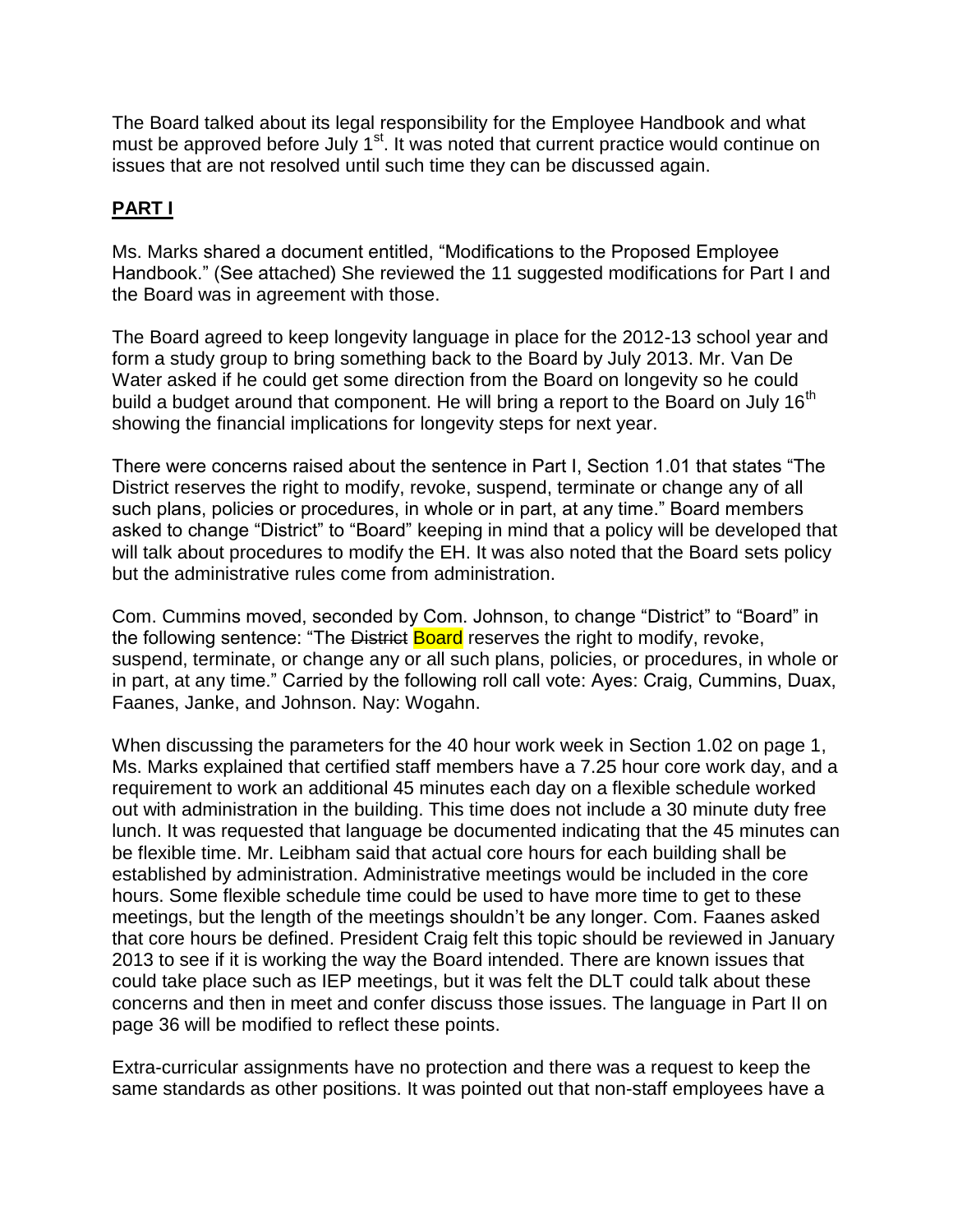recurring one-year contract but that coaches on staff do not have that stipulation after they serve their probationary period. Section VI – Co-Curricular Staff will define this in the future when that section is developed.

Com. Johnson moved, seconded by Com. Duax, to remove the bullet that states "nonreappointment of an extra-curricular assignment." Carried by unanimous roll call vote.

The Board asked if it was accepting the grievance procedure without any reference to working conditions. Ms. Marks said she could identify what it means to have working conditions included and that could be referenced in the minutes but she felt it wouldn't make sense to put it in the handbook. She is meeting with employee groups about that topic now so she wouldn't have a definition of that yet.

Com. Johnson moved, seconded by Com. Cummins, that a complaints or grievance procedure for working conditions be developed. Carried by the following roll call vote: Ayes: Craig, Cummins, Duax, Faanes, Janke, and Johnson. Nay: Wogahn.

It was suggested that Section 4.01(M) be modified so that current staffing levels are not reduced until there is an outsourcing policy in place.

Com. Johnson moved, seconded by Com. Cummins, to modify 4.01(M) to read, "To contract out for goods and services provided that current staffing levels are not reduced." Carried by the following roll call vote: Ayes: Craig, Cummins, Duax, Janke, and Johnson. Nay: Faanes and Wogahn.

Com. Cummins moved, seconded by Com. Faanes, to adopt Part I of the Employee Handbook with the modifications as presented. Motion carried by the following roll call vote: Ayes: Craig, Cummins, Duax, Faanes, Johnson and Wogahn. (Com. Janke stepped out and did not vote on this item.)

## **PART II**

Ms. Marks reviewed the 4 suggested modifications to Part II and the Board was in agreement with those.

Section 1.01(C)(1) page 36 will define that the additional 45 minutes per day is flex time for employees. A definition of core hours could include that core hours are driven by face-to-face teacher/student time and begin when buses drop students off and pick them up again at the end of the day. These core hours will be 7.25 hours per day. This will be reviewed in January 2013 to see how it is working.

There was a discussion about Section 1.03—Attendance at School Events noting that these events for specialists in music and art would be over and above their 40 hours. Some felt this language seemed punitive and should be more positive. Ms. Marks said it is not the intent of this language for administrators to assign staff to additional events;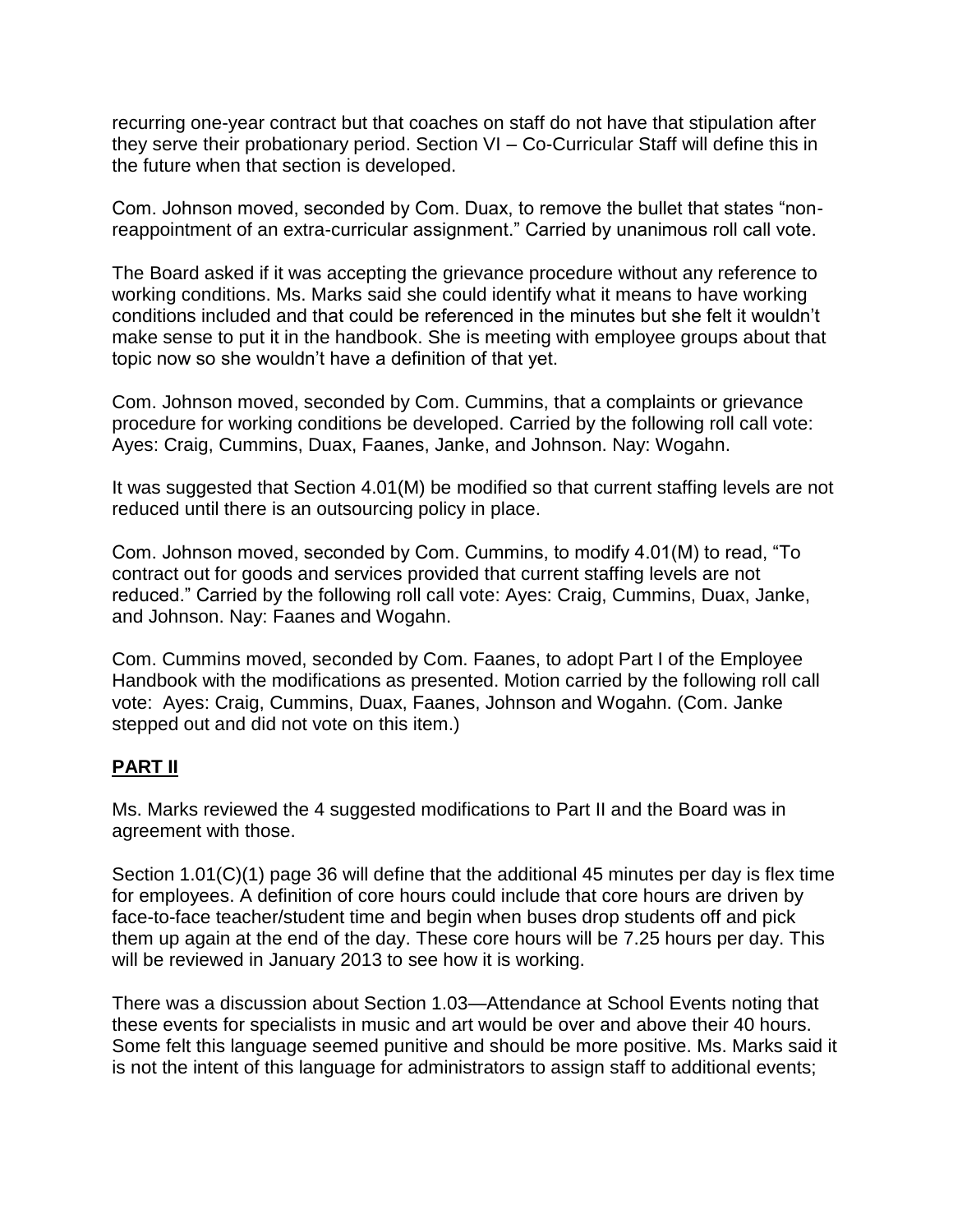the expectations will be the same as they have been in the past. Com. Johnson felt there should be similar language in Part IV for administrators.

Com. Johnson moved to eliminate 1.05 on page 37. Motion failed for lack of second.

There was a discussion about extending child rearing leave to all groups. Some Board members wanted more discussion on this issue before it was approved. That issue will be reviewed during the 2012-13 school year with a proposal coming at the end of the school year.

Com. Cummins moved, seconded by Com. Duax, to move Section 10—Child Rearing Leave—on page 45 to Part I. Motion failed by the following roll call vote: Ayes: Cummins and Duax. Nays: Craig, Faanes, Janke, Johnson and Wogahn.

Board members wanted an expectation that each supervisor be required to visit educators' classrooms or working settings at least once a year.

Com. Johnson moved, seconded by Com. Wogahn, to change "Classroom/work setting contacts by supervisor are expected every year, but required during the year of the written performance review" to "Classroom/work setting contacts by supervisor are required every year" in Section 3.03 (B)(6)—Evaluation Process—on page 38. Carried by unanimous roll call vote.

The Board discussed Section 9.01—Standard for Nonrenewal for Teachers--on page 45. Some were concerned about not having just cause language included in this section. Others wanted to know the legal implications or administrative consequences of adding just cause language back in.

Com. Cummins moved, seconded by Com. Johnson, to take out "arbitrary or capricious" and maintain the just cause language in Section 9.01—Standard for Nonrenewal of Teachers—on page 45. Carried by the following roll call vote: Ayes: Cummins, Duax, Janke and Johnson. Nay: Craig, Faanes and Wogahn.

It was suggested that Section 4.01(E)—Involuntary Transfers--on page 39 include language that staff be given at least 45 days' notice of these transfers. Ms. Marks said there could be situations where a 45 day notice would not be possible based on certain situations so it might be better to add "if possible" to that statement.

Com. Johnson moved, seconded by Com. Cummins, to add "with at least 45 days' notice if possible" to the first sentence in Section 4.01(E) – Involuntary Transfers—on page 39. Carried by unanimous roll call vote.

Ron Martin asked if the new language was included for "keeping growth." Ms. Marks said she forgot to add this but would do so.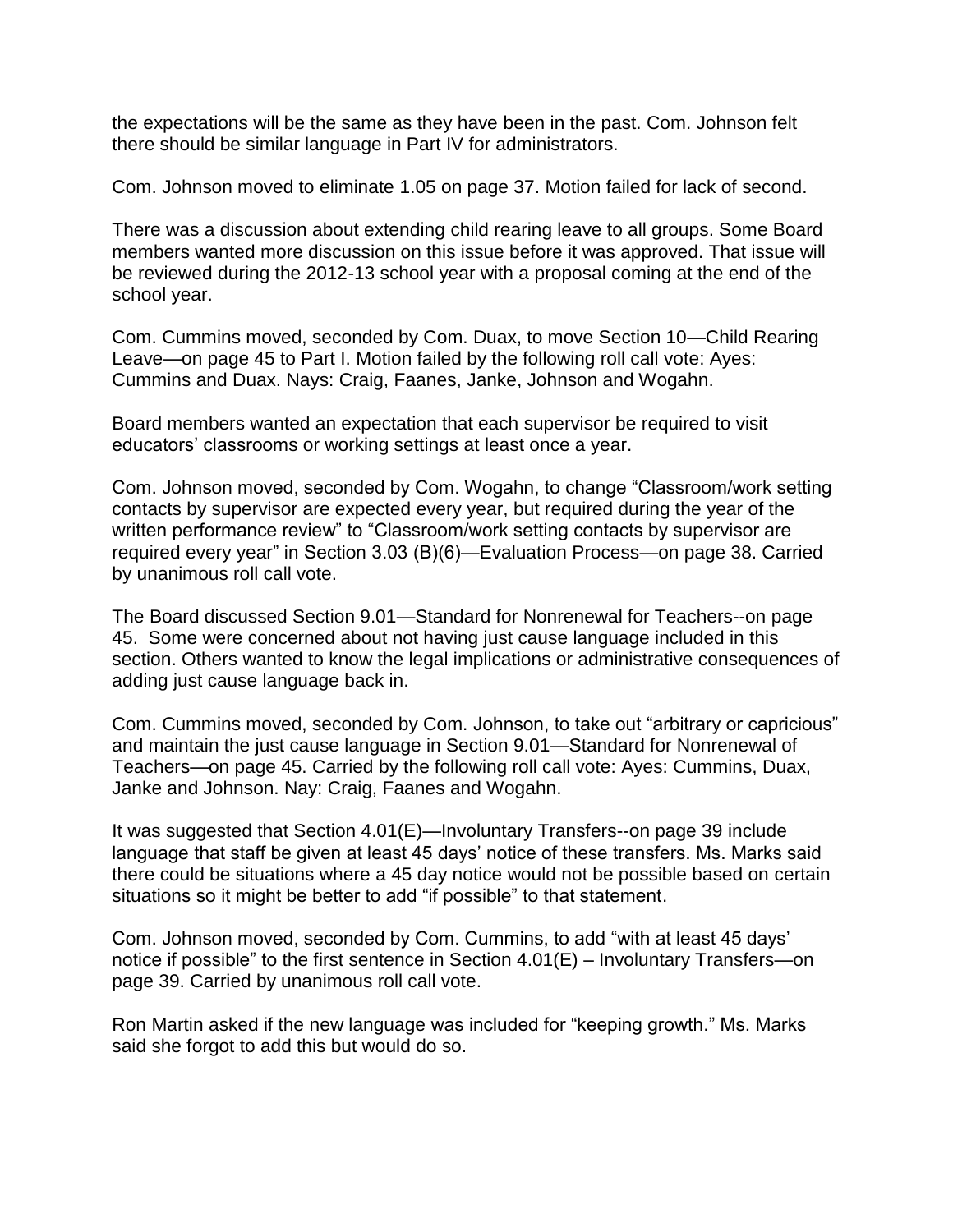Com. Cummins moved, seconded by Com. Faanes, to adopt Part II of the Employee Handbook with the modifications as presented. Carried by unanimous roll call vote.

# **PART III**

Ms. Marks reviewed the 6 suggested modifications to Part III and the Board was in agreement with those.

There was a request for the Board to have a post-employment benefits discussion. Mr. Van De Water is organizing an actuarial study and he will check with the firm to see when they can make that presentation to the Board. There is an expectation that there will be a study committee put in place so that by fall 2012 changes would be forthcoming for 2013-14.

Jolene Voltz asked that the Board consider replacing the vacation time with another monetary benefit so there is equity. The Board said to keep this language in place with the intention of discussing how this could be made up to these support staff employees.

Mr. Leibham stated that there will be two groups of employees that would go back financially with the proposed language—ten month support staff and 8 hour certified staff such as psychologists, social workers, etc., that have been working 8 hours during the school year and have been compensated for that extra time. There was a conversation about how there could be a way to rectify these compensation losses.

The word "Board" should be changed to "District" under Section 7.03 – Life Insurance on page 43.

Section 12.01 on page 57 should have a date of July 1, 2010 in the buildings and grounds section under early retirement insurance.

Com. Cummins moved, seconded by Com. Johnson, to add language to Section 5.02— School Year Employees-Vacation—on page 51 to allow the current practice for vacation to be continued and to allow compensation for unused vacation through the 2012-13 school year. Carried by the following roll call vote: Ayes: Craig, Cummins, Duax, Faanes, Johnson and Wogahn. Nay: Janke.

Com. Cummins moved, seconded by Com. Faanes, to adopt Part III of the Employee Handbook with the modifications as presented. Carried by the following roll call vote: Ayes: Craig, Cummins, Faanes, Janke, Johnson and Wogahn. Nay: Duax.

# **PART IV**

Ms. Marks reviewed the 2 suggested modifications to Part IV and the Board was in agreement with those.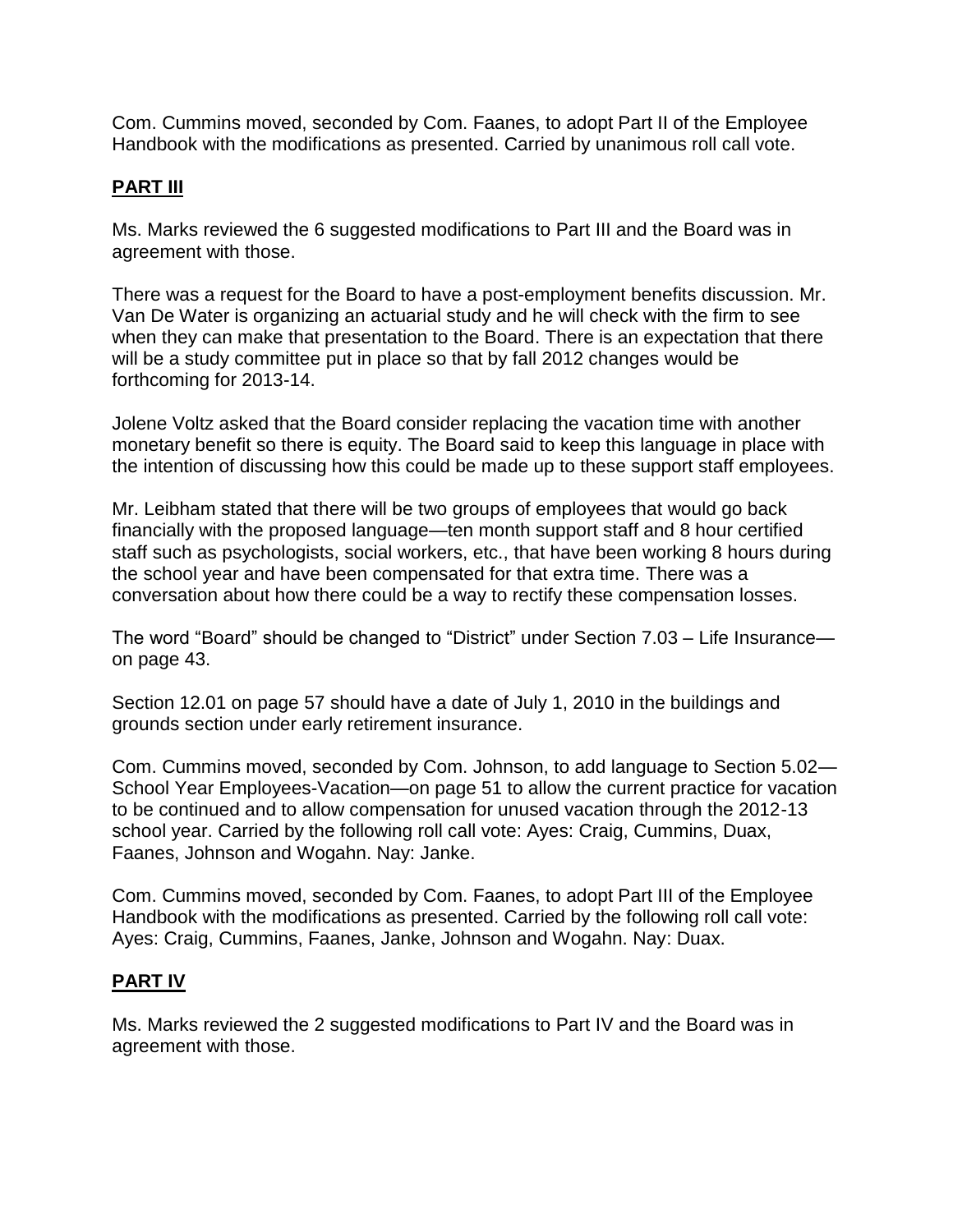It was requested that a link to Policy 226 be added to the administrative evaluation section on page 61.

Com. Wogahn moved, seconded by Com. Faanes, to adopt Part IV of the Employee Handbook with the modifications as presented. Carried by unanimous roll call vote.

# **PART V**

Ms. Marks reviewed the 2 suggested modifications to Part V and the Board was in agreement with those.

A question was raised about why Administrative/Executive Assistants have two personal days rather than one, which all other staff but administrators have. Ms. Patti Iverson explained that Administrative/Executive Assistants were granted two personal days per year due to the fact that they were required to work on inclement weather days. Given that all staff are now required to report on inclement weather days there was no longer a need to have two days for these employees.

Com. Johnson moved, seconded by Com. Duax, to eliminate Section 2.06—Personal Days—on page 67. This will keep Administrative/Executive Assistants in line with other employees who receive one personal day per year (Section 12.01 in Part I). Carried by the following roll call vote: Ayes: Craig, Cummins, Duax, Faanes, Janke and Johnson. Nay: Wogahn.

Com. Cummins moved, seconded by Com. Faanes, to adopt Part V of the Employee Handbook with the modifications as presented. Carried by unanimous roll call vote.

## Resolution #11 – Bills Payable

Com. Wogahn moved, seconded by Com. Johnson, to approve the payment of all bills in the amount of \$7,873,651.04 and net payroll in the amount of \$2,910,518.45 for the period May 1, 2012, through May 31, 2012, as presented. Carried by the following roll call vote: Ayes: Craig, Cummins, Duax, Janke, Johnson, and Wogahn. Abstained: Faanes.

Regular meeting adjourned.

Submitted by Patti Iverson, Board Secretary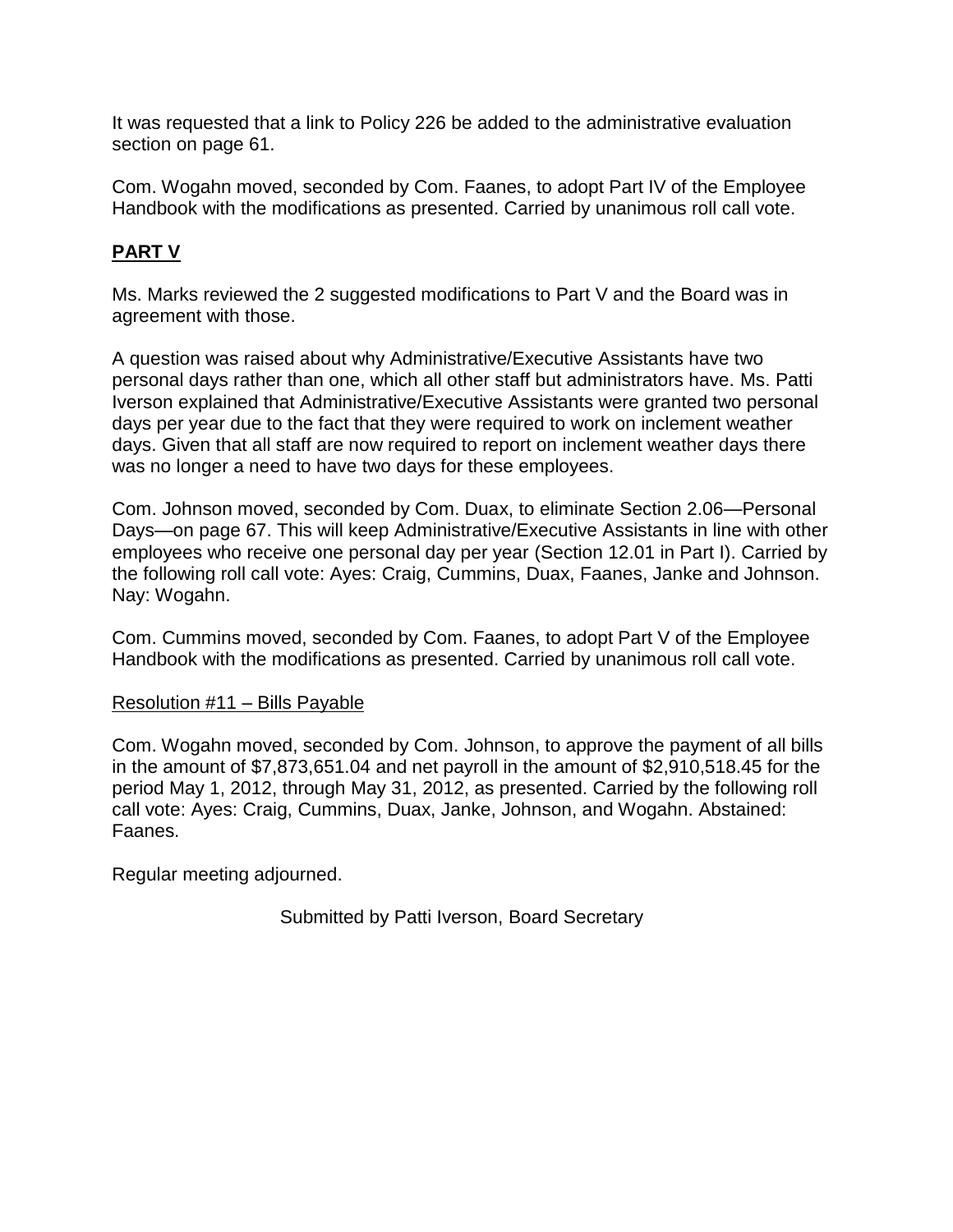#### **COMMITTEE MEETING BOARD OF EDUCATION – EAU CLAIRE, WISCONSIN JUNE 18, 2012**

1. Call to Order – Committee Meeting

Board Members present: Craig, Cummins, Duax, Faanes, Janke, Johnson, and Wogahn. Absent: None.

- 2. Committee Reports/Items for Discussion
	- A. Updated Information Concerning Additional Parameters for the Creation of a District-Wide Sick Leave Bank

Com. Wogahn moved, seconded by Com. Johnson, to table Committee Report A. Carried by unanimous roll call vote.

B. Brief Update on the New Elementary Language Arts Program

Director of PreK/Elementary Education Kris Dimock shared an update on the new Elementary Language Arts Program. She reviewed an ELA Program survey that was completed by elementary classroom teachers in May 2012. She also shared student data and explained how that is used to monitor the program. Ms. Dimock will be meeting with staff to talk about the survey data and another survey will be done in the future.

- 3. Request for Future Agenda Items
- 4. Other Business
- 5. Motion to go into Closed Session

Com. Faanes moved, seconded by Com. Duax, to go into closed session under 19.85 (1)(c)(g) and/or (e) to discuss the Interim Superintendent Contract and to consider performance evaluation data concerning a public employee, a request for such records, and written advice of legal counsel concerning this issue and related litigation. The Board may take action in closed session, if necessary and appropriate. Carried by the following roll call vote: Ayes: Craig, Cummins, Duax, Faanes and Wogahn. Nay: Janke and Johnson.

6. Meeting adjourned at 11:05 pm.

(Com. Janke left the meeting)